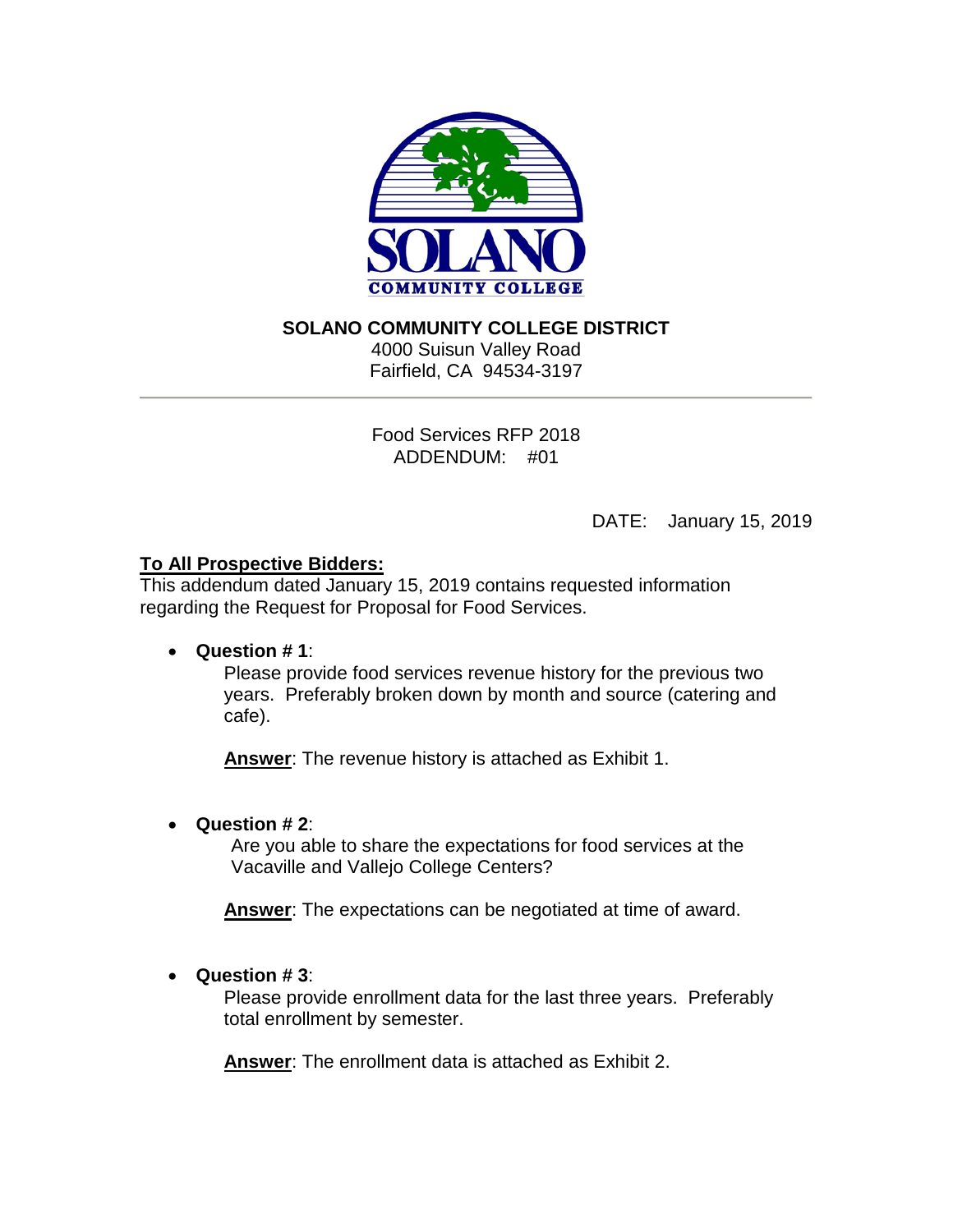#### • **Question # 4**:

Are you able to share data from recent food service surveys of students, faculty or staff that will provide insight into their wants and needs?

**Answer**: There has been no current food service survey data collected.

### • **Question # 5**:

Please clarify if the exclusive beverage contract is held by the current vendor (Fresh and Natural) or the Associated Students of Solano College.

**Answer**: The current exclusive beverage contract is held by the current Food Services provider. The vending machine contract (Canteen) is held by the Associated Students of Solano College.

#### • **Question # 6**:

Please clarify if the term of the agreement is a series of renewable One Year agreements with a maximum of five years or if it is a Three Year Agreement.

**Answer**: The term of the agreement is a renewable one (1) year agreement with four  $(4)$  – one  $(1)$  year options, maximum of five  $(5)$ years.

#### • **Question # 7**:

Will the College provide internet connectivity to the Food Services vendor?

**Answer**: The District currently provides public WiFi in Building 1400.

All other information in the Request for Proposal remains the same.

Victoria Lamica Victoria L. Lamica Director of Purchasing and Support Services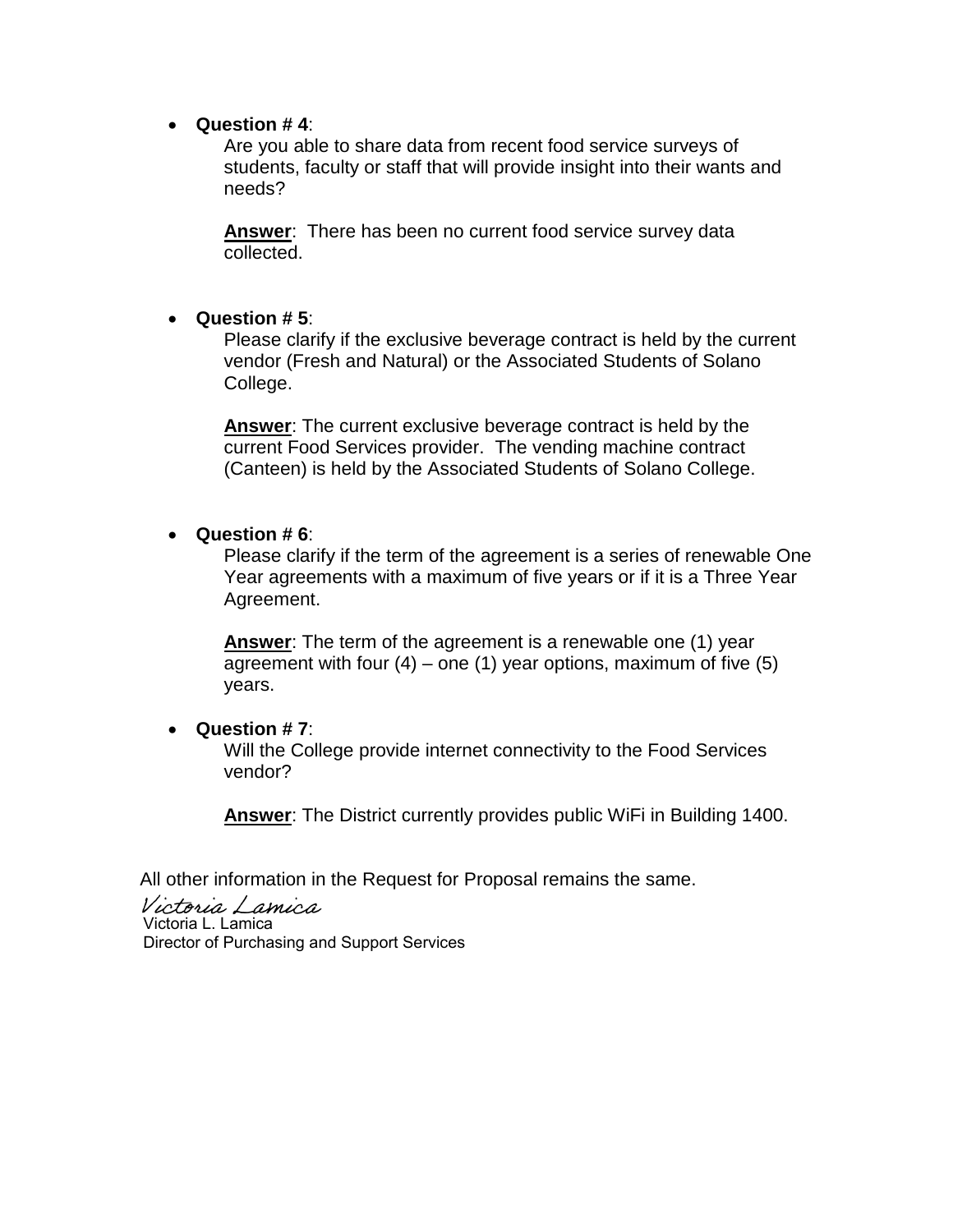Food Services Sales History - 5 years

|                   |               | 2018             | 2017             |    | 2016       |    | 2015         |    | 2014         |
|-------------------|---------------|------------------|------------------|----|------------|----|--------------|----|--------------|
|                   | <b>JAN</b>    | \$<br>1,744.93   | \$<br>14,890.89  |    | No data    | \$ | 34,090.91    | \$ | 26,691.83    |
|                   | <b>FEB</b>    | \$<br>29,159.00  | No data          | \$ | 26,081.70  | S  | 31,387.72    | Ś  | 31,984.35    |
|                   | <b>MARCH</b>  | \$<br>21,774.23  | \$<br>29,438.16  | \$ | 21,953.51  |    | 34,600.74    |    | No data      |
| <b>SOLANO</b>     | <b>APRIL</b>  | \$<br>16,130.47  | \$<br>20,661.59  | \$ | 28,563.39  |    | 24,338.07    | S  | 26,173.53    |
| COMMUNITY COLLEGE | <b>MAY</b>    | \$<br>18,955.32  | \$<br>17,012.69  | \$ | 6,313.46   | S  | 10,374.22    | Ś  | 11,846.26    |
|                   | <b>JUNE</b>   | \$<br>1,454.54   | \$<br>2,425.84   |    | Closed     |    | Closed       |    | Closed       |
|                   | <b>JULY</b>   | Closed           | \$<br>2,679.58   |    | Closed     |    | Closed       | \$ | 5,061.45     |
|                   | <b>AUGUST</b> | \$<br>18,421.88  | \$<br>20,175.32  | \$ | 27,055.47  | \$ | 29,221.77    | \$ | 22,205.75    |
|                   | <b>SEPT</b>   | \$<br>17,982.24  | \$<br>23,037.60  | Ś  | 40,252.71  | S  | 37,786.64    | \$ | 45,676.41    |
|                   | OCT           | \$<br>22,898.91  | \$<br>20,131.95  |    | No data    | \$ | 37,829.81    | \$ | 41,691.14    |
|                   | <b>NOV</b>    |                  | \$<br>11,445.44  |    | No data    | \$ | 25,713.88    | \$ | 47,786.65    |
|                   | DEC           |                  | \$<br>5,099.88   | S  | 7,023.25   | \$ | 9,928.65     | \$ | 8,315.77     |
|                   |               | \$<br>148,521.52 | \$<br>166,998.94 | Ś. | 157,243.49 |    | \$277,287.41 |    | \$269,447.14 |